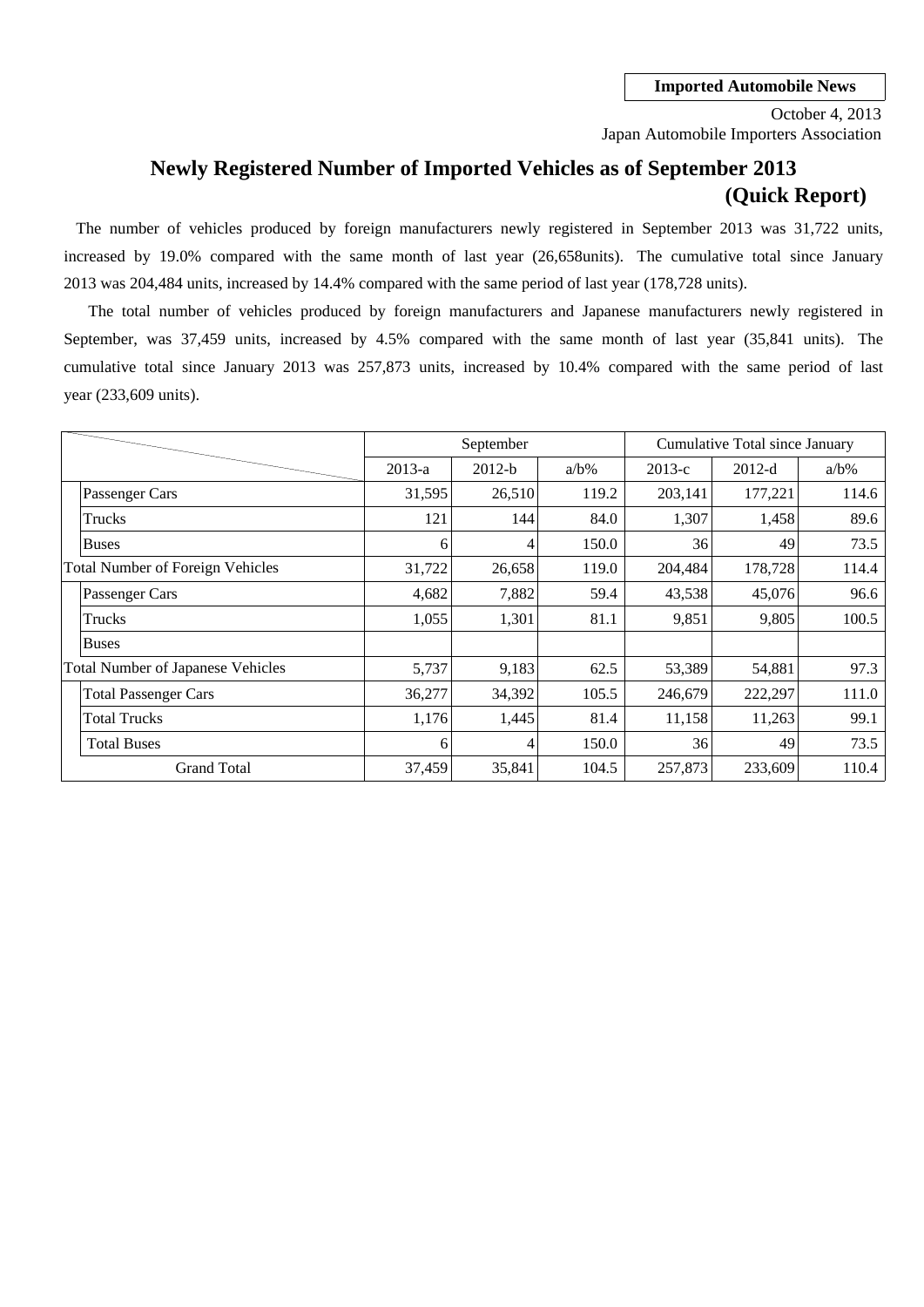### **Newly Registered Imported Vehicles by Brand (Total Passenger Cars, Trucks and Buses)**

| Sep. '13            |                                  |              |                                           |                    |                                |              |                    |                    |  |  |  |  |
|---------------------|----------------------------------|--------------|-------------------------------------------|--------------------|--------------------------------|--------------|--------------------|--------------------|--|--|--|--|
|                     |                                  | September    |                                           |                    | Cumulative Total since January |              |                    |                    |  |  |  |  |
|                     | $\overline{2013}$ -a             | Share%       | $2012-b$                                  | $a/b\%$            | 2013-е                         | Share%       | $2012-d$           | c/d%               |  |  |  |  |
| VW                  | 6,179                            | 16.50        | 5,051                                     | 122.3              | 48,384                         | 18.76        | 41,971             | 115.3              |  |  |  |  |
| Mercedes-Benz       | 7,229                            | 19.30        | $\overline{5,299}$                        | 136.4              | 39,179                         | 15.19        | 30,641             | 127.9              |  |  |  |  |
| <b>BMW</b>          | 5,844                            | 15.60        | 5,030                                     | 116.2              | 33,059                         | 12.82        | 29,524             | 112.0              |  |  |  |  |
| Nissan              | 3,242                            | 8.65         | 2,810                                     | 115.4              | 29,434                         | 11.41        | 34,512             | 85.3               |  |  |  |  |
| Audi                | 3,217                            | 8.59         | 2,917                                     | 110.3              | 21,361                         | 8.28         | 18,356             | 116.4              |  |  |  |  |
| Volvo               | 2,191                            | 5.85         | 1,691                                     | 129.6              | 12,728                         | 4.94         | 10,315             | 123.4              |  |  |  |  |
| <b>BMW MINI</b>     | 1,788                            | 4.77         | 1,556                                     | 114.9              | 12,393                         | 4.81         | 12,124             | 102.2              |  |  |  |  |
| Toyota              | 1,274                            | 3.40         | 1,705                                     | 74.7               | 12,286                         | 4.76         | 13,508             | 91.0               |  |  |  |  |
| Mitsubishi          | 1,137                            | 3.04         | 4,484                                     | 25.4               | 10,483                         | 4.07         | 5,884              | 178.2              |  |  |  |  |
| Fiat                | 868                              | 2.32         | 666                                       | 130.3              | $5,1\overline{71}$             | 2.01         | $4,\overline{353}$ | $118.\overline{8}$ |  |  |  |  |
| Peugeot             | 627<br>673                       | 1.67<br>1.80 | 507<br>717                                | 123.7<br>93.9      | 4,410<br>3,604                 | 1.71<br>1.40 | 4,263<br>3,791     | 103.4<br>95.1      |  |  |  |  |
| Jeep<br>Porsche     | 461                              | 1.23         | 459                                       | 100.4              | 3,357                          | 1.30         | 3,146              | 106.7              |  |  |  |  |
| Ford                | 406                              | 1.08         | 454                                       | 89.4               | 3,122                          | 1.21         | 2,971              | 105.1              |  |  |  |  |
| <b>Land Rover</b>   | 367                              | 0.98         | 144                                       | 254.9              | 2,707                          | 1.05         | 1,159              | 233.6              |  |  |  |  |
| Renault             | 344                              | 0.92         | 305                                       | 112.8              | 2,532                          | 0.98         | 2,403              | 105.4              |  |  |  |  |
| Alfa Romeo          | 274                              | 0.73         | 427                                       | 64.2               | 2,275                          | 0.88         | 3,560              | 63.9               |  |  |  |  |
| Citroen             | 292                              | 0.78         | 408                                       | 71.6               | 2,183                          | 0.85         | 2,912              | 75.0               |  |  |  |  |
| Chrysler            | 128                              | 0.34         | 40                                        | 320.0              | 1,509                          | 0.59         | 462                | 326.6              |  |  |  |  |
| Suzuki              | $rac{82}{2}$                     | 0.22         | 182                                       | 45.1               | 1,133                          | 0.44         | 808                | 140.2              |  |  |  |  |
| Cadillac            | 104                              | 0.28         | 102                                       | 102.0              | 1,040                          | 0.40         | 941                | 110.5              |  |  |  |  |
| smart               | 182                              | 0.49         | 250                                       | 72.8               | 1,026                          | 0.40         | 1,076              | 95.4               |  |  |  |  |
| Chevrolet           | 123                              | 0.33         | 144                                       | 85.4               | 1,019                          | 0.40         | 1,114              | 91.5               |  |  |  |  |
| Jaguar              | 152                              | 0.41         | 122                                       | 124.6              | 772                            | 0.30         | 796                | 97.0               |  |  |  |  |
| Dodge               | 53                               | 0.14         | 71                                        | 74.6               | 577                            | 0.22         | 828                | 69.7               |  |  |  |  |
| Ferrari             | $\overline{45}$                  | 0.12         | $\overline{57}$                           | 78.9               | 413                            | 0.16         | 380                | 108.7              |  |  |  |  |
| Maserati            | 38                               | 0.10         | 41                                        | 92.7               | 278                            | 0.11         | 239                | 116.3              |  |  |  |  |
| Lotus               | 31                               | 0.08         | 26                                        | 119.2              | 244                            | 0.09         | 204                | 119.6              |  |  |  |  |
| <b>Aston Martin</b> | 9                                | 0.02         | 26                                        | 34.6               | 162                            | 0.06         | 120                | 135.0              |  |  |  |  |
| Lamborghini         | 14                               | 0.04         | 14<br>                                    | 100.0              | 142                            | 0.06         | 126                | 112.7              |  |  |  |  |
| Bentley             | 13                               | 0.03         | 36                                        | 36.1               | 141                            | 0.05         | 147                | 95.9               |  |  |  |  |
| <b>BMW</b> Alpina   | 16                               | 0.04         | 22                                        | 72.7               | 117                            | 0.05         | 97                 | 120.6              |  |  |  |  |
| Hummer              | 5                                | 0.01         | 17                                        | 29.4               | 80                             | 0.03         | 185                | 43.2               |  |  |  |  |
| GMC                 | 10                               | 0.03         | 10                                        | 100.0              | 79                             | 0.03         | 81                 | 97.5               |  |  |  |  |
| <b>Rolls Royce</b>  | $\overline{7}$                   | 0.02         | 5                                         | 140.0              | 74                             | 0.03         | 59                 | 125.4              |  |  |  |  |
| Mclaren             | $\overline{8}$                   | 0.02         | $\overline{8}$                            | 100.0              | 66                             | 0.03         | 24                 | 275.0              |  |  |  |  |
| Lancia              | 3                                | 0.01         | 10                                        | 30.0               | 65                             | 0.03         | 101                | 64.4               |  |  |  |  |
| Honda               | $\overline{2}$                   | 0.01         | $\overline{2}$                            | $\overline{100.0}$ | 52                             | 0.02         | 169                | 30.8               |  |  |  |  |
| Hyundai             | 7                                | 0.02         | 7                                         | 100.0              | 43                             | 0.02         | 82                 | 52.4               |  |  |  |  |
| Rover               |                                  |              |                                           |                    | $\overline{32}$                | 0.01         | 41                 | 78.0               |  |  |  |  |
| Morgan              | 2                                | 0.01         |                                           | 200.0              | 23                             | 0.01         | 12                 | 191.7              |  |  |  |  |
| <b>Buick</b>        | $\overline{c}$<br>$\overline{c}$ | 0.01         |                                           |                    | 12                             | 0.00         |                    |                    |  |  |  |  |
| MG                  |                                  | 0.01         |                                           |                    | 10                             | 0.00<br>0.00 | 7<br>$\,8\,$       | 142.9              |  |  |  |  |
| Pontiac<br>Scania   | 1<br>$\overline{c}$              | 0.00<br>0.01 |                                           |                    | 10<br>10                       | 0.00         |                    | 125.0              |  |  |  |  |
| Maybach             | 1                                | 0.00         |                                           | 50.0               | 5                              | 0.00         | 9                  | 55.6               |  |  |  |  |
| Saab                |                                  | 0.00         | $\overline{\mathbf{c}}$<br>$\overline{3}$ | 33.3               | 5                              | 0.00         | 20                 | 25.0               |  |  |  |  |
| Kia                 |                                  |              |                                           |                    | 3                              | 0.00         |                    | 300.0              |  |  |  |  |
| Autobianchi         |                                  |              |                                           |                    | $\overline{c}$                 | 0.00         |                    | 200.0              |  |  |  |  |
| Bugatti             |                                  |              | $\overline{c}$                            |                    | $\overline{c}$                 | 0.00         | 4                  | 50.0               |  |  |  |  |
| <b>PROTON</b>       |                                  |              |                                           |                    | 2                              | 0.00         | 1                  | 200.0              |  |  |  |  |
| Unimog              |                                  |              |                                           |                    | $\overline{2}$                 | 0.00         | 8                  | 25.0               |  |  |  |  |
| <b>GMDAT</b>        |                                  |              |                                           |                    | 1                              | 0.00         |                    |                    |  |  |  |  |
| Isuzu               |                                  |              |                                           |                    | 1                              | 0.00         |                    |                    |  |  |  |  |
| Ssangyong           |                                  |              |                                           |                    | 1                              | 0.00         | $\overline{c}$     | 50.0               |  |  |  |  |
| Artega              |                                  |              |                                           |                    |                                |              | 1                  |                    |  |  |  |  |
| Detomaso            |                                  |              |                                           |                    |                                |              |                    |                    |  |  |  |  |
| Mini                |                                  |              |                                           |                    |                                |              |                    |                    |  |  |  |  |
| <b>RUF</b>          |                                  |              |                                           |                    |                                |              | $\overline{2}$     |                    |  |  |  |  |
| Saturn              |                                  |              |                                           |                    |                                |              |                    |                    |  |  |  |  |
| Zagato              |                                  |              |                                           |                    |                                |              |                    |                    |  |  |  |  |
| Others              | 3                                | 0.01         | $\,8\,$                                   | 37.5               | 52                             | 0.02         | $\overline{55}$    | 94.5               |  |  |  |  |
| Total               | 37,459                           | 100.00       | 35,841                                    | 104.5              | 257,873                        | 100.00       | 233,609            | 110.4              |  |  |  |  |

※ Listed following the breakdown of the cumulative total since January; 2013 (c)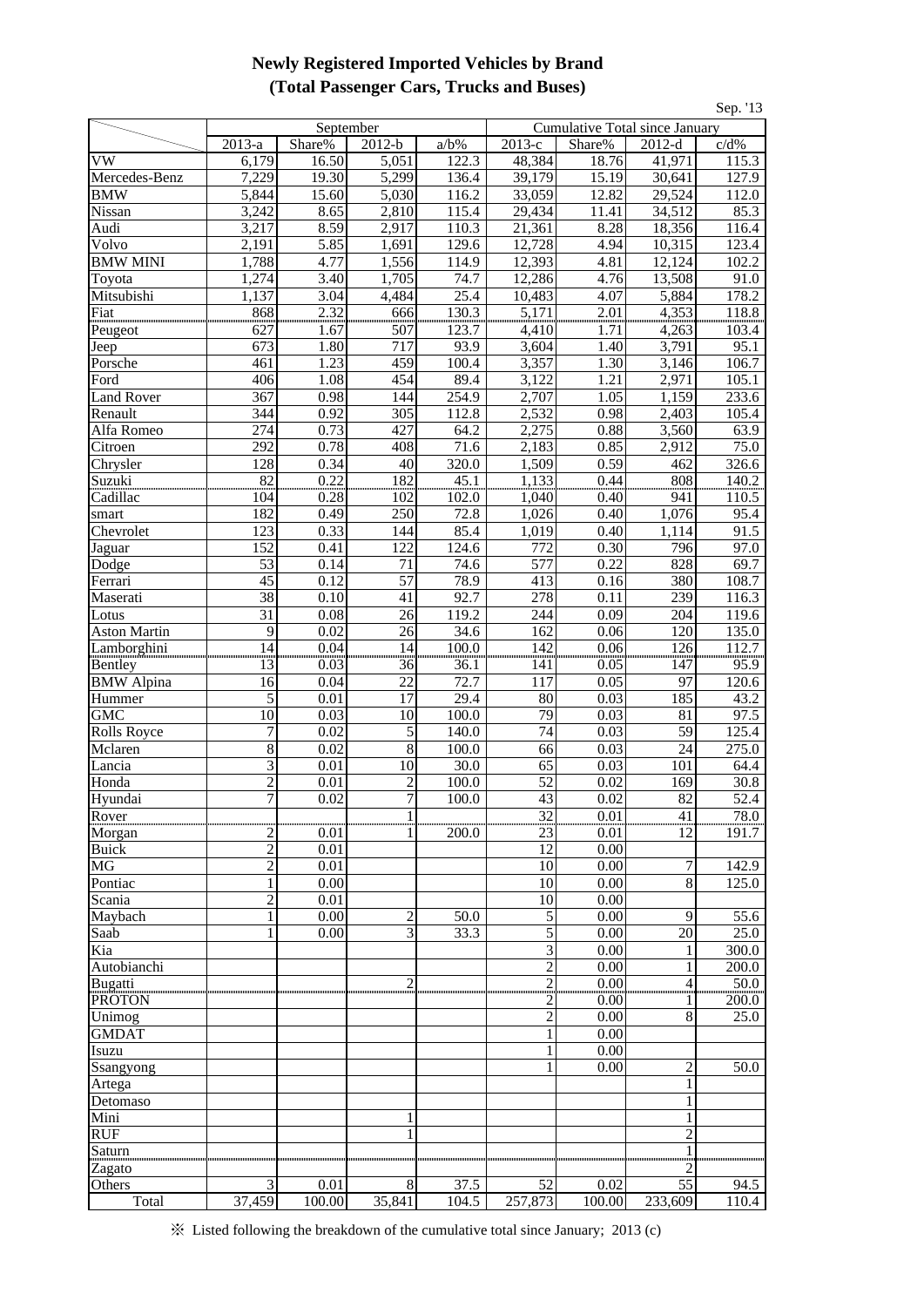## **Newly Registered Foreign Manufacturers Vehicles**

| <b>Foreign Manufacturers (Passenger Cars)</b><br>Sep. '13 |                    |                |                  |                      |                         |                                  |                                |               |  |  |  |
|-----------------------------------------------------------|--------------------|----------------|------------------|----------------------|-------------------------|----------------------------------|--------------------------------|---------------|--|--|--|
|                                                           |                    | September 2013 |                  |                      | Same month of last year |                                  | Cumulative Total since January |               |  |  |  |
|                                                           | Standard           | Small          | Total-a          | Total-b              | $a/b\%$                 | 2013-е                           | $2012-d$                       | c/d%          |  |  |  |
| VW                                                        | 3,821              | 2,358          | 6,179            | 5,051                | 122.3                   | 48,381                           | 41,970                         | 115.3         |  |  |  |
| Mercedes-Benz                                             | 7,229              |                | 7,229            | 5,299                | 136.4                   | 39,168                           | 30,635                         | 127.9         |  |  |  |
| <b>BMW</b>                                                | 5,844              |                | 5,844            | 5,030                | 116.2                   | 33,059                           | 29,524                         | 112.0         |  |  |  |
| Audi                                                      | 3,217              |                | 3,217            | 2,917                | 110.3                   | 21,361                           | 18,356                         | 116.4         |  |  |  |
| Volvo                                                     | 2,168              |                | 2,168            | 1,669                | 129.9                   | 12,552                           | 10,135                         | 123.8         |  |  |  |
| <b>BMW MINI</b>                                           | 752                | 1,036          | 1,788            | 1,556                | 114.9                   | 12,393                           | 12,124                         | 102.2         |  |  |  |
| Fiat                                                      | 35                 | 833            | 868              | 666                  | 130.3                   | 5,171                            | 4,353                          | 118.8         |  |  |  |
| Peugeot                                                   | 627                |                | 627              | 507                  | 123.7                   | 4,410                            | 4,263                          | 103.4         |  |  |  |
| Jeep                                                      | 673                |                | 673              | 717                  | 93.9                    | 3,603                            | 3,789                          | 95.1          |  |  |  |
| Porsche                                                   | 460                |                | 461              | 459                  | 100.4                   | 3,357                            | 3,146                          | 106.7         |  |  |  |
| Ford                                                      | 389                |                | 389              | 420                  | 92.6                    | 2,888                            | 2,661                          | 108.5         |  |  |  |
| <b>Land Rover</b>                                         | 362                |                | 362              | 142                  | 254.9                   | 2,649                            | 1,111                          | 238.4         |  |  |  |
| Renault                                                   | 330                | 14             | 344              | 305                  | 112.8                   | 2,532                            | 2,403                          | 105.4         |  |  |  |
| Alfa Romeo                                                | 272                | $\overline{c}$ | 274              | 427                  | 64.2                    | 2,275                            | 3,560                          | 63.9          |  |  |  |
| Citroen                                                   | 291                | $\,1\,$        | 292              | 408                  | 71.6                    | 2,183                            | 2,911                          | 75.0          |  |  |  |
| Chrysler                                                  | 120                | 8              | 128              | 40                   | 320.0                   | 1,503                            | 457                            | 328.9         |  |  |  |
| smart                                                     |                    | 182            | 182              | 250                  | 72.8                    | 1,026                            | 1,076                          | 95.4          |  |  |  |
| Jaguar                                                    | 152                |                | 152              | 122                  | 124.6                   | 772                              | 796                            | 97.0          |  |  |  |
| Chevrolet                                                 | 91                 |                | 91               | 119                  | 76.5                    | 737                              | 859                            | 85.8          |  |  |  |
| Cadillac                                                  | 81                 |                | 81               | 71                   | 114.1                   | 695                              | 568                            | 122.4         |  |  |  |
| Dodge                                                     | 41                 |                | 41               | 61                   | 67.2                    | 494                              | 714                            | 69.2          |  |  |  |
| Ferrari                                                   | 45                 |                | 45               | 57                   | 78.9                    | 413                              | 380                            | 108.7         |  |  |  |
| Maserati                                                  | 38                 |                | 38               | 41                   | 92.7                    | 278                              | 239                            | 116.3         |  |  |  |
| Lotus                                                     | 30                 | 1              | 31               | 26                   | 119.2                   | 244                              | 204                            | 119.6         |  |  |  |
| <b>Aston Martin</b>                                       | 9                  |                | 9                | 26                   | 34.6                    | 162                              | 120                            | 135.0         |  |  |  |
| Lamborghini                                               | 14                 |                | 14               | 14                   | 100.0                   | 142                              | 126                            | 112.7         |  |  |  |
| Bentley                                                   | 13                 |                | 13               | 36                   | 36.1                    | 141                              | 147                            | 95.9          |  |  |  |
| <b>BMW</b> Alpina                                         | 16                 |                | 16               | 22                   | 72.7                    | 117                              | 97                             | 120.6         |  |  |  |
| <b>Rolls Royce</b>                                        | $\boldsymbol{7}$   |                | $\boldsymbol{7}$ | 5                    | 140.0                   | 74                               | 59                             | 125.4         |  |  |  |
| Mclaren                                                   | 8                  |                | $\,8\,$          | 8                    | 100.0                   | 66                               | 24                             | 275.0         |  |  |  |
| Lancia                                                    | $\overline{c}$     | 1              | 3                | 10                   | 30.0                    | 65                               | 101                            | 64.4          |  |  |  |
| Hummer                                                    | 3                  |                | 3                | $\boldsymbol{7}$     | 42.9                    | 37                               | 84                             | 44.0          |  |  |  |
| Rover                                                     |                    |                |                  | $\mathbf{1}$         |                         | 32                               | 40                             | 80.0          |  |  |  |
| <b>GMC</b>                                                | 5                  |                | 5                | $\overline{3}$       | 166.7                   | 26                               | 28                             | 92.9          |  |  |  |
| Morgan                                                    |                    | 2              | 2                | $\mathbf{1}$         | 200.0                   | 23                               | 12                             | 191.7         |  |  |  |
| <b>Buick</b>                                              | $\overline{c}$     |                | $\overline{c}$   |                      |                         | 12                               |                                |               |  |  |  |
| Hyundai                                                   | $\mathbf{1}$       |                | 1                | 3                    | 33.3                    | 12                               | 38                             | 31.6          |  |  |  |
| <b>MG</b>                                                 |                    | $\overline{c}$ | $\overline{c}$   |                      |                         | 10                               | 7                              | 142.9         |  |  |  |
| Pontiac                                                   | 1                  |                | 1                |                      |                         | 10                               | 8<br>9                         | 125.0         |  |  |  |
| Maybach                                                   | $\mathbf{1}$<br>mm |                | 1<br>unun        | $\overline{c}$<br>mm | 50.0<br>                | 5<br>unnu                        | umun                           | 55.6          |  |  |  |
| Saab                                                      |                    |                | 1                | 3                    | 33.3                    | 5                                | 20                             | 25.0<br>300.0 |  |  |  |
| Kia<br>Autobianchi                                        |                    |                |                  |                      |                         | 3<br>$\overline{2}$              | 1<br>1                         | 200.0         |  |  |  |
|                                                           |                    |                |                  |                      |                         |                                  |                                | 50.0          |  |  |  |
| Bugatti<br><b>PROTON</b>                                  |                    |                |                  | $\overline{c}$       |                         | $\mathfrak{2}$<br>$\overline{2}$ | 4<br>1                         | 200.0         |  |  |  |
| <b>GMDAT</b>                                              |                    |                |                  |                      |                         |                                  |                                |               |  |  |  |
|                                                           |                    |                |                  |                      |                         | 1<br>1                           | $\overline{2}$                 | 50.0          |  |  |  |
| Ssangyong                                                 |                    |                |                  |                      |                         |                                  |                                |               |  |  |  |
| Artega                                                    |                    |                |                  |                      |                         |                                  | 1                              |               |  |  |  |
| Detomaso                                                  |                    |                |                  | 1                    |                         |                                  | 1<br>$\overline{c}$            |               |  |  |  |
| <b>RUF</b>                                                |                    |                |                  |                      |                         |                                  | mm                             |               |  |  |  |
| Saturn                                                    |                    |                |                  |                      |                         |                                  | 1<br>$\overline{c}$            |               |  |  |  |
| Zagato<br>Others                                          | 1                  | $\overline{2}$ | 3                | 6                    | 50.0                    | 47                               | 51                             | 92.2          |  |  |  |
| Total                                                     | 27,152             | 4,443          | 31,595           | 26,510               | 119.2                   | 203,141                          | 177,221                        | 114.6         |  |  |  |
|                                                           |                    |                |                  |                      |                         |                                  |                                |               |  |  |  |

※ Listed following the breakdown of the cumulative total since January; 2013 (c)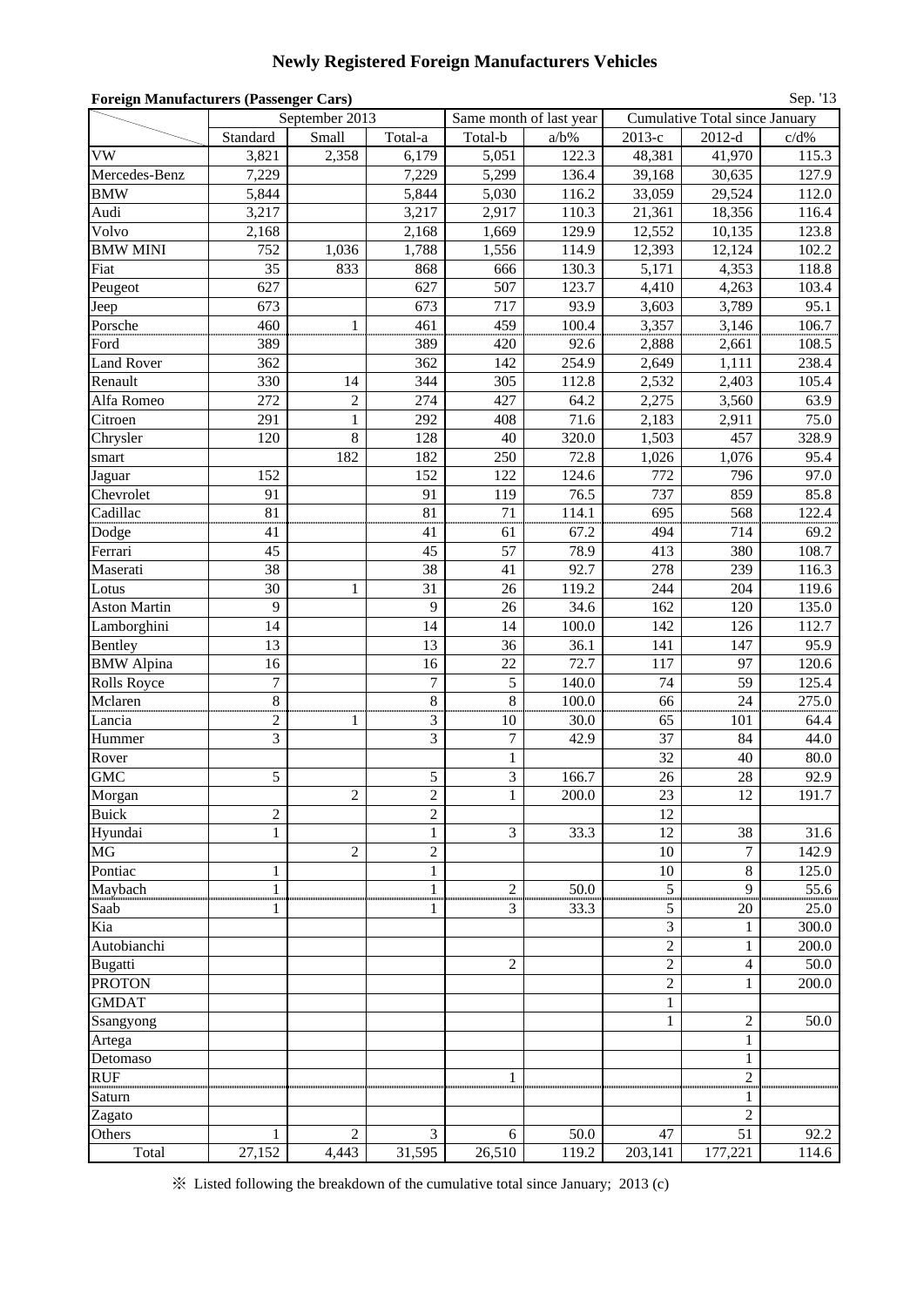### **Foreign Manufacturers (Trucks)**

| еD |  |
|----|--|
|----|--|

|                   | September 2013 |       |                |                | Same month of last year | Cumulative Total since January |                |         |  |
|-------------------|----------------|-------|----------------|----------------|-------------------------|--------------------------------|----------------|---------|--|
|                   | Standard       | Small | Total-a        | Total-b        | $a/b\%$                 | $2013-c$                       | $2012-d$       | $c/d\%$ |  |
| Cadillac          | 23             |       | 23             | 31             | 74.2                    | 345                            | 373            | 92.5    |  |
| Chevrolet         | 32             |       | 32             | 25             | 128.0                   | 282                            | 255            | 110.6   |  |
| Ford              | 17             |       | 17             | 34             | 50.0                    | 234                            | 310            | 75.5    |  |
| Volvo             | 23             |       | 23             | $22\,$         | 104.5                   | 176                            | 180            | 97.8    |  |
| Dodge             | 12             |       | 12             | 10             | 120.0                   | 83                             | 114            | 72.8    |  |
| <b>Land Rover</b> | 5              |       | 5              | $\overline{2}$ | 250.0                   | 58                             | 48             | 120.8   |  |
| <b>GMC</b>        | 5              |       | 5              | 7              | 71.4                    | 53                             | 53             | 100.0   |  |
| Hummer            |                |       | $\overline{2}$ | 10             | 20.0                    | 43                             | 101            | 42.6    |  |
| Scania            | 2              |       | $\overline{2}$ |                |                         | 10                             |                |         |  |
| Mercedes-Benz     |                |       |                |                |                         | 9                              | $\overline{c}$ | 450.0   |  |
| Chrysler          |                |       |                |                |                         | 6                              | 5              | 120.0   |  |
| <b>VW</b>         |                |       |                |                |                         | 3                              |                | 300.0   |  |
| Unimog            |                |       |                |                |                         | $\overline{c}$                 | 8              | 25.0    |  |
| Jeep              |                |       |                |                |                         |                                |                | 50.0    |  |
| Citroen           |                |       |                |                |                         |                                |                |         |  |
| Mini              |                |       |                |                |                         |                                |                |         |  |
| Rover             |                |       |                |                |                         |                                |                |         |  |
| Others            |                |       |                | $\overline{c}$ |                         | $\overline{2}$                 | 3              | 66.7    |  |
| Total             | 121            |       | 121            | 144            | 84.0                    | 1,307                          | 1,458          | 89.6    |  |

#### **Foreign Manufacturers (Buses)**

|               |          | September |         | Cumulative Total since January |          |         |  |  |
|---------------|----------|-----------|---------|--------------------------------|----------|---------|--|--|
|               | $2013-a$ | $2012-b$  | $a/b\%$ | $2013-c$                       | $2012-d$ | $c/d\%$ |  |  |
| Hyundai       |          |           | 150.0   |                                |          | 70.5    |  |  |
| Mercedes-Benz |          |           |         |                                |          | 50.0    |  |  |
| <b>Others</b> |          |           |         |                                |          | 300.0   |  |  |
| Total         |          |           | 150.0   | 36                             |          | 73.5    |  |  |

### **Newly Registered Japanease manufacturers overseas-made vehicles**

### **Japanese Manufacturers overseas-made vehicles (Passenger Cars)**

|               |          | September 2013 |         |         | Same month of last year | Cumulative Total since January |          |         |  |
|---------------|----------|----------------|---------|---------|-------------------------|--------------------------------|----------|---------|--|
|               | Standard | Small          | Total-a | Total-b | $a/b\%$                 | $2013-c$                       | $2012-d$ | $c/d\%$ |  |
| <b>Nissan</b> |          | 3.240          | 3,242   | 2,809   | 115.4                   | 29,432                         | 34.504   | 85.3    |  |
| Mitsubishi    |          | 1,137          | 1,137   | 4,484   | 25.4                    | 10.482                         | 5,883    | 178.2   |  |
| Toyota        | 219      |                | 219     | 405     | 54.1                    | 2,442                          | 3,713    | 65.8    |  |
| Suzuki        |          | 82             | 82      | 182     | 45.1                    | 1,133                          | 808      | 140.2   |  |
| Honda         |          |                |         |         | 100.0                   | 48                             | 168      | 28.6    |  |
| Isuzu         |          |                |         |         |                         |                                |          |         |  |
| Total         | 222      | 4.460          | 4,682   | 7,882   | 59.4                    | 43,538                         | 45,076   | 96.6    |  |

### **Japanese Manufacturers overseas-made vehicles (Trucks)**

|               |           | September 2013 |         |         | Same month of last year | Cumulative Total since January |          |         |  |
|---------------|-----------|----------------|---------|---------|-------------------------|--------------------------------|----------|---------|--|
|               | Standard  | Small          | Total-a | Total-b | $a/b\%$                 | $2013-c$                       | $2012-d$ | $c/d\%$ |  |
| Toyota        | <b>20</b> | .035           | 1,055   | 1,300   | 81.2                    | 9.844                          | 9.795    | 100.5   |  |
| Honda         |           |                |         |         |                         |                                |          | 400.0   |  |
| <b>Nissan</b> |           |                |         |         |                         |                                |          | 25.0    |  |
| Mitsubishi    |           |                |         |         |                         |                                |          | 100.0   |  |
| Total         | <b>20</b> | 1,035          | 1,055   | 1.301   | 81.1                    | 9,851                          | 9.805    | 100.5   |  |

### **Grand Total Imported Vehicles**

|                    |          | September 2013 |         |         | Same month of last year | Cumulative Total since January |          |         |  |
|--------------------|----------|----------------|---------|---------|-------------------------|--------------------------------|----------|---------|--|
|                    | Standard | Small          | Total-a | Total-b | $a/b\%$                 | $2013-c$                       | $2012-d$ | $c/d\%$ |  |
| Passenger Cars     | 27.374   | 8.903          | 36.277  | 34.392  | 105.5                   | 246,679                        | 222,297  | 111.0   |  |
| Trucks             | 141      | .035           | 1,176   | 1.445   | 81.4                    | 11.158                         | 11.263   | 99.1    |  |
| <b>Buses</b>       |          |                |         |         | 150.0                   | 36                             | 49       | 73.5    |  |
| <b>Grand Total</b> | 27.515   | 9.938          | 37.459  | 35,841  | 104.5                   | 257,873                        | 233.609  | 110.4   |  |

※ Listed following the breakdown of the cumulative total since January; 2013 (c)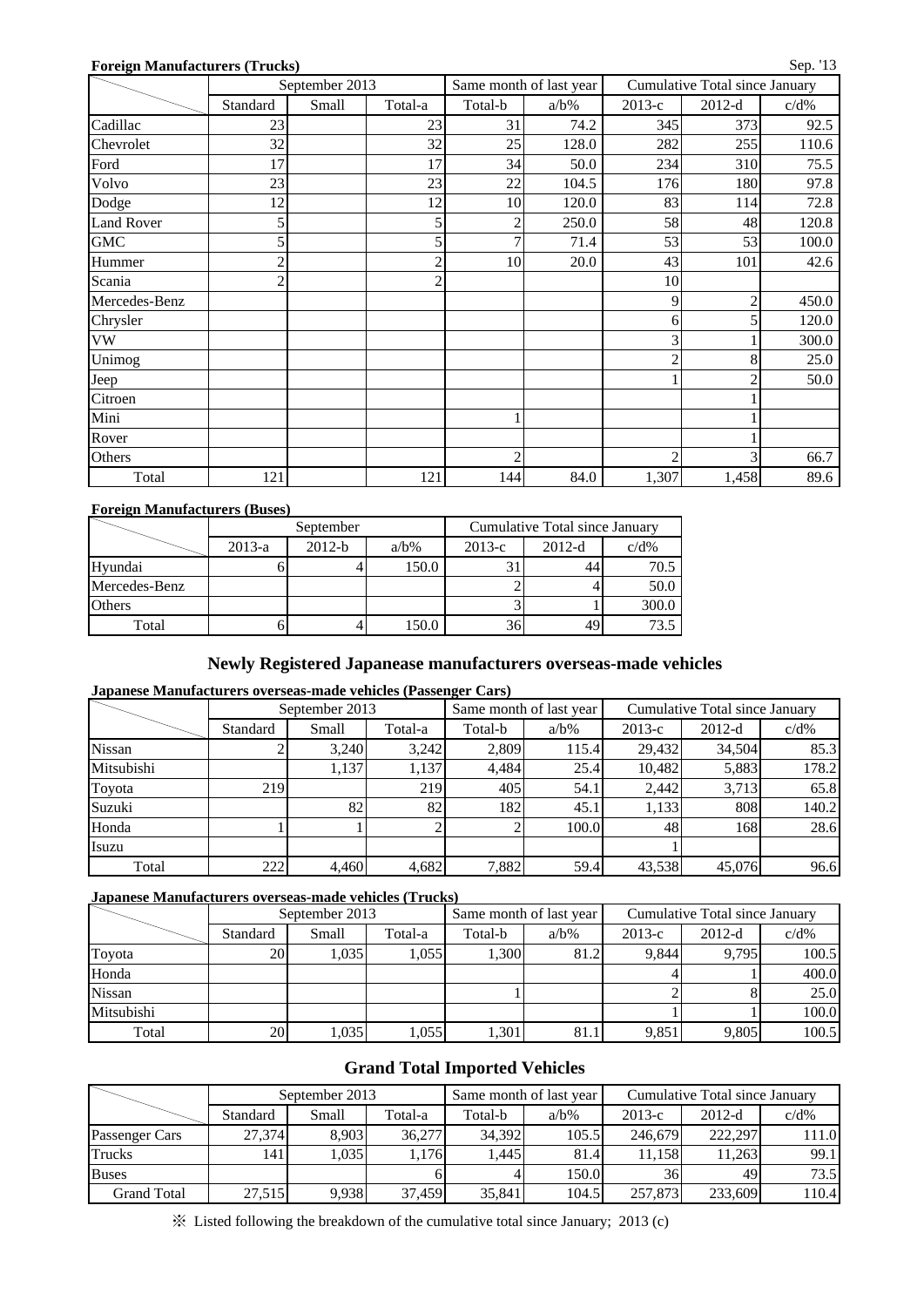|                           |       |                            |         |                                                         |          |       | 5ер. 15<br><b>Total Passenger Cars/Trucks/Buses</b> |                            |       |          |                                |                  |  |
|---------------------------|-------|----------------------------|---------|---------------------------------------------------------|----------|-------|-----------------------------------------------------|----------------------------|-------|----------|--------------------------------|------------------|--|
|                           |       |                            |         | Passenger Cars<br><b>Cumulative Total since January</b> |          |       |                                                     |                            |       |          |                                |                  |  |
|                           |       | September<br>2013-a 2012-b | $a/b\%$ | $2013-c$                                                | $2012-d$ | c/d%  |                                                     | September<br>2013-e 2012-f | e/f%  | $2013-g$ | Cumulative Total since January |                  |  |
| Hokkaido                  | 1,065 | 982                        | 108.5   | 7,439                                                   | 6,750    | 110.2 | 1,126                                               | 1,033                      | 109.0 | 8,050    | 2012-h<br>7,267                | $g/h\%$<br>110.8 |  |
| Aomori                    | 135   | 108                        | 125.0   | 976                                                     | 953      | 102.4 | 154                                                 | 126                        | 122.2 | 1,146    | 1,090                          | 105.1            |  |
| Iwate                     | 154   | 159                        | 96.9    | 1,197                                                   | 1,144    | 104.6 | 171                                                 | 186                        | 91.9  | 1,354    | 1,313                          | 103.1            |  |
| Miyagi                    | 560   | 572                        | 97.9    | 3,979                                                   | 3,567    | 111.6 | 593                                                 | 609                        | 97.4  | 4,269    | 3,892                          | 109.7            |  |
| Akita                     | 162   | 141                        | 114.9   | 1,201                                                   | 1,098    | 109.4 | 170                                                 | 156                        | 109.0 | 1,302    | 1,193                          | 109.1            |  |
| Yamagata                  | 200   | 169                        | 118.3   | 1,585                                                   | 1,517    | 104.5 | 214                                                 | 184                        | 116.3 | 1,742    | 1,662                          | 104.8            |  |
| Fukushima                 | 362   | 372                        | 97.3    | 2,803                                                   | 2,468    | 113.6 | 384                                                 | 408                        | 94.1  | 3,049    | 2,655                          | 114.8            |  |
| Ibaraki                   | 715   | 658                        | 108.7   | 5,225                                                   | 4,690    | 111.4 | 735                                                 | 694                        | 105.9 | 5,447    | 4,952                          | 110.0            |  |
| Tochigi                   | 500   | 533                        | 93.8    | 3,763                                                   | 3,664    | 102.7 | 516                                                 | 556                        | 92.8  | 3,902    | 3,842                          | 101.6            |  |
| Gunma                     | 562   | 562                        | 100.0   | 4,329                                                   | 3,974    | 108.9 | 585                                                 | 595                        | 98.3  | 4,544    | 4,192                          | 108.4            |  |
| Saitama                   | 1,754 | 1,671                      | 105.0   | 12,532                                                  | 11,680   | 107.3 | 1,818                                               | 1,736                      | 104.7 | 13,074   | 12,272                         | 106.5            |  |
| Chiba                     | 1,637 | 1,525                      | 107.3   | 10,619                                                  | 10,185   | 104.3 | 1,682                                               | 1,578                      | 106.6 | 11,057   | 10,599                         | 104.3            |  |
| Tokyo                     | 5,880 | 5,432                      | 108.2   | 37,569                                                  | 33,338   | 112.7 | 6,004                                               | 5,544                      | 108.3 | 38,662   | 34,393                         | 112.4            |  |
| Kanagawa                  | 3,542 | 3,190                      | 111.0   | 22,823                                                  | 20,989   | 108.7 | 3,608                                               | 3,265                      | 110.5 | 23,376   | 21,559                         | 108.4            |  |
| Yamanashi                 | 261   | 214                        | 122.0   | 1,703                                                   | 1,577    | 108.0 | 266                                                 | 226                        | 117.7 | 1,793    | 1,654                          | 108.4            |  |
| Niigata                   | 446   | 397                        | 112.3   | 3,410                                                   | 3,044    | 112.0 | 479                                                 | 430                        | 111.4 | 3,705    | 3,276                          | 113.1            |  |
| Toyama                    | 245   | 224                        | 109.4   | 1,837                                                   | 1,651    | 111.3 | 258                                                 | 238                        | 108.4 | 1,978    | 1,785                          | 110.8            |  |
| Ishikawa                  | 262   | 283                        | 92.6    | 1,986                                                   | 1,714    | 115.9 | 279                                                 | 295                        | 94.6  | 2,132    | 1,871                          | 113.9            |  |
| Nagano                    | 559   | 469                        | 119.2   | 3,716                                                   | 3,435    | 108.2 | 590                                                 | 506                        | 116.6 | 3,942    | 3,669                          | 107.4            |  |
| Fukui                     | 213   | 221                        | 96.4    | 1,674                                                   | 1,538    | 108.8 | 227                                                 | 231                        | 98.3  | 1,763    | 1,633                          | 108.0            |  |
| Gifu                      | 634   | 579                        | 109.5   | 4,296                                                   | 3,864    | 111.2 | 666                                                 | 614                        | 108.5 | 4,549    | 4,117                          | 110.5            |  |
| Shizuoka                  | 1,350 | 1,153                      | 117.1   | 8,885                                                   | 7,956    | 111.7 | 1,385                                               | 1,219                      | 113.6 | 9,313    | 8,458                          | 110.1            |  |
| Aichi                     | 3,332 | 3,059                      | 108.9   | 21,501                                                  | 18,907   | 113.7 | 3,481                                               | 3,278                      | 106.2 | 22,954   | 20,374                         | 112.7            |  |
| Mie                       | 539   | 541                        | 99.6    | 4,141                                                   | 3,714    | 111.5 | 547                                                 | 571                        | 95.8  | 4,287    | 3,886                          | 110.3            |  |
| Shiga                     | 334   | 371                        | 90.0    | 2,424                                                   | 2,124    | 114.1 | 348                                                 | 389                        | 89.5  | 2,543    | 2,252                          | 112.9            |  |
| Kyoto                     | 711   | 738                        | 96.3    | 4,943                                                   | 4,411    | 112.1 | 722                                                 | 763                        | 94.6  | 5,117    | 4,601                          | 111.2            |  |
| Osaka                     | 2,418 | 2,296                      | 105.3   | 15,968                                                  | 14,384   | 111.0 | 2,475                                               | 2,374                      | 104.3 | 16,594   | 15,025                         | 110.4            |  |
| Nara                      | 340   | 332                        | 102.4   | 2,509                                                   | 2,304    | 108.9 | 346                                                 | 336                        | 103.0 | 2,571    | 2,383                          | 107.9            |  |
| Wakayama                  | 226   | 192                        | 117.7   | 1,551                                                   | 1,380    | 112.4 | 234                                                 | 196                        | 119.4 | 1,611    | 1,435                          | 112.3            |  |
| Hyogo                     | 1,837 | 1,605                      | 114.5   | 12,220                                                  | 10,505   | 116.3 | 1,870                                               | 1,649                      | 113.4 | 12,539   | 10,804                         | 116.1            |  |
| Tottori                   | 93    | 96                         | 96.9    | 737                                                     | 641      | 115.0 | 95                                                  | 97                         | 97.9  | 767      | 678                            | 113.1            |  |
| Shimane                   | 92    | 138                        | 66.7    | 805                                                     | 715      | 112.6 | 94                                                  | 144                        | 65.3  | 843      | 764                            | 110.3            |  |
| Okayama                   | 500   | 739                        | 67.7    | 3,513                                                   | 3,287    | 106.9 | 518                                                 | 754                        | 68.7  | 3,624    | 3,381                          | 107.2            |  |
| Hiroshima                 | 691   | 657                        | 105.2   | 4,820                                                   | 4,068    | 118.5 | 704                                                 | 684                        | 102.9 | 5,002    | 4,261                          | 117.4            |  |
| Yamaguchi                 | 346   | 412                        | 84.0    | 2,470                                                   | 2,306    | 107.1 | 356                                                 | 422                        | 84.4  | 2,576    | 2,399                          | 107.4            |  |
| Tokushima                 | 175   | 152                        | 115.1   | 1,230                                                   | 1,071    | 114.8 | 185                                                 | 160                        | 115.6 | 1,317    | 1,140                          | 115.5            |  |
| Kagawa                    | 271   | 258                        | 105.0   | 1,848                                                   | 1,621    | 114.0 | 277                                                 | 269                        | 103.0 | 1,910    | 1,710                          | 111.7            |  |
| Ehime                     | 271   | 245                        | 110.6   | 1,811                                                   | 1,695    | 106.8 | 278                                                 | 255                        | 109.0 | 1,891    | 1,778                          | 106.4            |  |
| Kochi                     | 140   | 127                        | 110.2   | 885                                                     | 828      | 106.9 | 144                                                 | 132                        | 109.1 | 928      | 881                            | 105.3            |  |
| Fukuoka                   | 1,403 | 1,338                      | 104.9   | 9,258                                                   | 8,227    | 112.5 | 1,451                                               | 1,382                      | 105.0 | 9,608    | 8,631                          | 111.3            |  |
| Saga                      | 133   | 159                        | 83.6    | 908                                                     | 846      | 107.3 | 137                                                 | 165                        | 83.0  | 968      | 904                            | 107.1            |  |
| Nagasaki                  | 185   | 219                        | 84.5    | 1,443                                                   | 1,240    | 116.4 | 190                                                 | 227                        | 83.7  | 1,513    | 1,310                          | 115.5            |  |
| Kumamoto                  | 320   | 342                        | 93.6    | 2,358                                                   | 1,957    | 120.5 | 336                                                 | 363                        | 92.6  | 2,472    | 2,089                          | 118.3            |  |
| Oita                      | 269   | 255                        | 105.5   | 1,761                                                   | 1,533    | 114.9 | 275                                                 | 261                        | 105.4 | 1,820    | 1,600                          | 113.8            |  |
| Miyazaki                  | 155   | 161                        | 96.3    | 1,232                                                   | 1,054    | 116.9 | 164                                                 | 170                        | 96.5  | 1,301    | 1,127                          | 115.4            |  |
| Kagoshima                 | 233   | 241                        | 96.7    | 1,753                                                   | 1,647    | 106.4 | 245                                                 | 255                        | 96.1  | 1,856    | 1,752                          | 105.9            |  |
| Okinawa                   | 65    | 105                        | 61.9    | 1,043                                                   | 1,036    | 100.7 | 77                                                  | 116                        | 66.4  | 1,112    | 1,100                          | 101.1            |  |
| Grand Total 36,277 34,392 |       |                            | 105.5   | 246,679                                                 | 222,297  | 111.0 | 37,459 35,841                                       |                            | 104.5 | 257,873  | 233,609                        | 110.4            |  |

**Newly Registered Vehicles by Prefecture (Total)**

 $S_{\text{on}}$  '13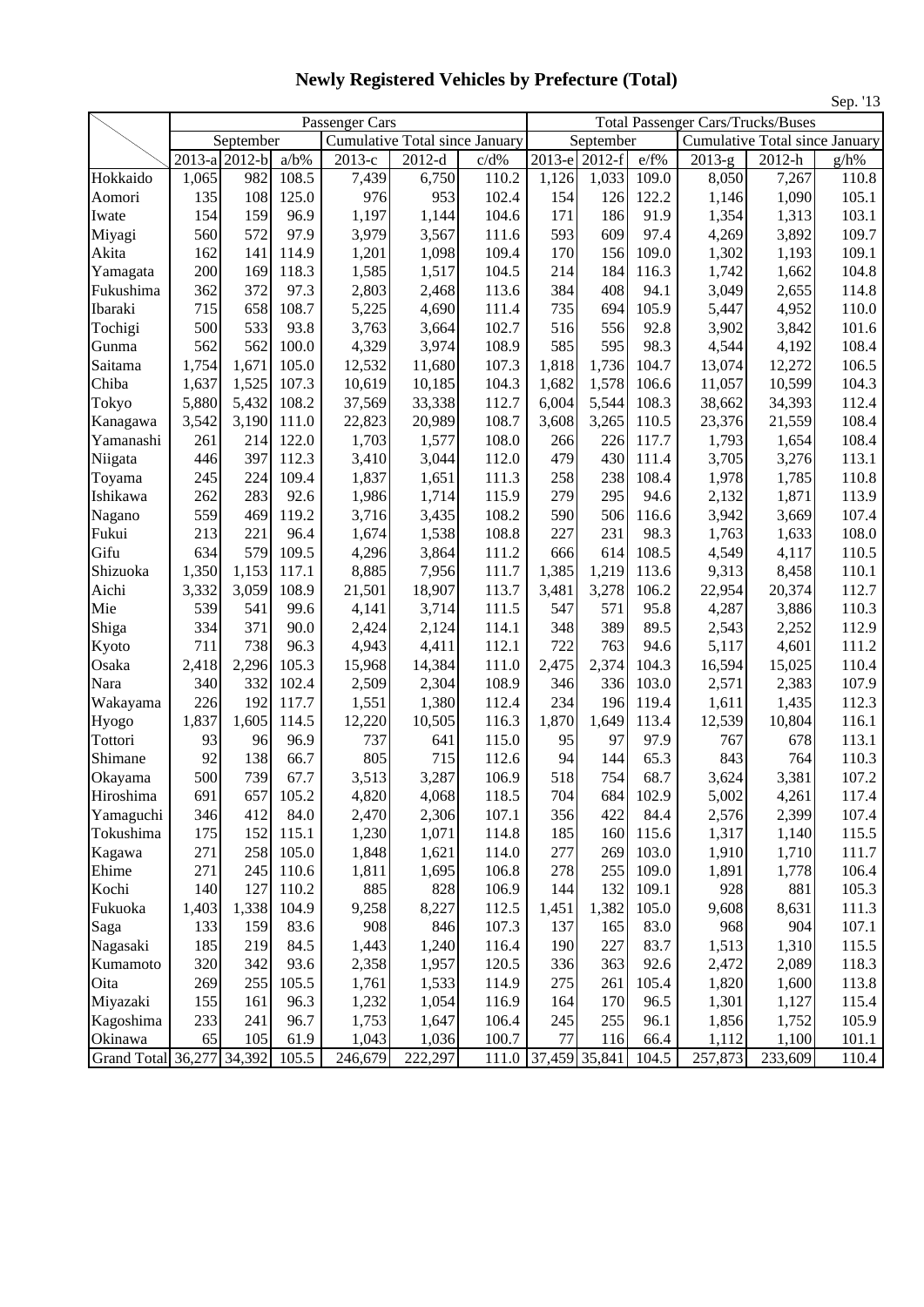|                           |       |                             |         |                |                                |       |       |               |       |                                          |                                | Sep. '13 |
|---------------------------|-------|-----------------------------|---------|----------------|--------------------------------|-------|-------|---------------|-------|------------------------------------------|--------------------------------|----------|
|                           |       |                             |         | Passenger Cars |                                |       |       |               |       | <b>Total Passenger Cars/Trucks/Buses</b> |                                |          |
|                           |       | September                   |         |                | Cumulative Total since January |       |       | September     |       |                                          | Cumulative Total since January |          |
|                           |       | $\overline{201}$ 3-a 2012-b | $a/b\%$ | $2013-c$       | $2012-d$                       | c/d%  |       | 2013-e 2012-f | e/f%  | $2013-g$                                 | 2012-h                         | g/h%     |
| Hokkaido                  | 883   | 675                         | 130.8   | 5,362          | 4,509                          | 118.9 | 887   | 679           | 130.6 | 5,421                                    | 4,572                          | 118.6    |
| Aomori                    | 111   | 83                          | 133.7   | 675            | 597                            | 113.1 | 111   | 84            | 132.1 | 679                                      | 604                            | 112.4    |
| Iwate                     | 114   | 97                          | 117.5   | 779            | 673                            | 115.8 | 116   | 99            | 117.2 | 790                                      | 686                            | 115.2    |
| Miyagi                    | 477   | 359                         | 132.9   | 2,971          | 2,618                          | 113.5 | 480   | 363           | 132.2 | 2,988                                    | 2,666                          | 112.1    |
| Akita                     | 117   | 83                          | 141.0   | 685            | 570                            | 120.2 | 117   | 85            | 137.6 | 692                                      | 582                            | 118.9    |
| Yamagata                  | 147   | 112                         | 131.3   | 1,054          | 881                            | 119.6 | 148   | 113           | 131.0 | 1,084                                    | 899                            | 120.6    |
| Fukushima                 | 282   | 239                         | 118.0   | 1,929          | 1,706                          | 113.1 | 282   | 242           | 116.5 | 1,946                                    | 1,721                          | 113.1    |
| Ibaraki                   | 568   | 498                         | 114.1   | 3,886          | 3,487                          | 111.4 | 572   | 507           | 112.8 | 3,942                                    | 3,555                          | 110.9    |
| Tochigi                   | 412   | 373                         | 110.5   | 2,877          | 2,650                          | 108.6 | 417   | 378           | 110.3 | 2,906                                    | 2,680                          | 108.4    |
| Gunma                     | 480   | 439                         | 109.3   | 3,399          | 2,957                          | 114.9 | 482   | 444           | 108.6 | 3,438                                    | 2,988                          | 115.1    |
| Saitama                   | 1,499 | 1,267                       | 118.3   | 10,151         | 8,705                          | 116.6 | 1,506 | 1,276         | 118.0 | 10,259                                   | 8,839                          | 116.1    |
| Chiba                     | 1,332 | 1,214                       | 109.7   | 8,884          | 8,225                          | 108.0 | 1,339 | 1,218         | 109.9 | 8,954                                    | 8,297                          | 107.9    |
| Tokyo                     | 5,574 | 5,013                       | 111.2   | 34,835         | 31,039                         | 112.2 | 5,584 | 5,022         | 111.2 | 34,916                                   | 31,144                         | 112.1    |
| Kanagawa                  | 3,226 | 2,709                       | 119.1   | 20,013         | 18,069                         | 110.8 | 3,241 | 2,716         | 119.3 | 20,082                                   | 18,167                         | 110.5    |
| Yamanashi                 | 219   | 164                         | 133.5   | 1,423          | 1,254                          | 113.5 | 219   | 165           | 132.7 | 1,430                                    | 1,265                          | 113.0    |
| Niigata                   | 367   | 279                         | 131.5   | 2,448          | 2,051                          | 119.4 | 370   | 284           | 130.3 | 2,463                                    | 2,071                          | 118.9    |
| Toyama                    | 210   | 150                         | 140.0   | 1,430          | 1,153                          | 124.0 | 213   | 151           | 141.1 | 1,440                                    | 1,175                          | 122.6    |
| Ishikawa                  | 221   | 202                         | 109.4   | 1,542          | 1,290                          | 119.5 | 222   | 203           | 109.4 | 1,550                                    | 1,299                          | 119.3    |
| Nagano                    | 435   | 387                         | 112.4   | 2,947          | 2,489                          | 118.4 | 436   | 388           | 112.4 | 2,961                                    | 2,513                          | 117.8    |
| Fukui                     | 190   | 156                         | 121.8   | 1,331          | 1,144                          | 116.3 | 193   | 157           | 122.9 | 1,339                                    | 1,156                          | 115.8    |
| Gifu                      | 526   | 411                         | 128.0   | 3,498          | 3,006                          | 116.4 | 529   | 413           | 128.1 | 3,536                                    | 3,047                          | 116.0    |
| Shizuoka                  | 1,113 | 886                         | 125.6   | 7,105          | 5,953                          | 119.4 | 1,116 | 895           | 124.7 | 7,147                                    | 6,007                          | 119.0    |
| Aichi                     | 3,008 | 2,434                       | 123.6   | 18,322         | 15,914                         | 115.1 | 3,027 | 2,464         | 122.8 | 18,557                                   | 16,137                         | 115.0    |
| Mie                       | 451   | 386                         | 116.8   | 3,134          | 2,652                          | 118.2 | 451   | 387           | 116.5 | 3,151                                    | 2,674                          | 117.8    |
| Shiga                     | 298   | 254                         | 117.3   | 2,010          | 1,702                          | 118.1 | 300   | 256           | 117.2 | 2,034                                    | 1,725                          | 117.9    |
| Kyoto                     | 603   | 525                         | 114.9   | 4,133          | 3,654                          | 113.1 | 603   | 525           | 114.9 | 4,150                                    | 3,678                          | 112.8    |
| Osaka                     | 2,178 | 1,902                       | 114.5   | 14,114         | 12,589                         | 112.1 | 2,186 | 1,905         | 114.8 | 14,180                                   | 12,643                         | 112.2    |
| Nara                      | 310   | 276                         | 112.3   | 2,194          | 1,974                          | 111.1 | 310   | 276           | 112.3 | 2,205                                    | 1,984                          | 111.1    |
| Wakayama                  | 192   | 145                         | 132.4   | 1,287          | 1,086                          | 118.5 | 192   | 145           | 132.4 | 1,289                                    | 1,091                          | 118.1    |
| Hyogo                     | 1,642 | 1,292                       | 127.1   | 10,573         | 8,891                          | 118.9 | 1,647 | 1,299         | 126.8 | 10,632                                   | 8,945                          | 118.9    |
| Tottori                   | 57    | 47                          | 121.3   | 476            | 391                            | 121.7 | 57    | 47            | 121.3 | 477                                      | 396                            | 120.5    |
| Shimane                   | 63    | 47                          | 134.0   | 482            | 352                            | 136.9 | 63    | 47            | 134.0 | 485                                      | 354                            | 137.0    |
| Okayama                   | 412   | 320                         | 128.8   | 2,674          | 2,279                          | 117.3 | 414   | 320           | 129.4 | 2,685                                    | 2,286                          | 117.5    |
| Hiroshima                 | 603   | 512                         | 117.8   | 3,913          | 3,316                          | 118.0 | 603   | 515           | 117.1 | 3,936                                    | 3,335                          | 118.0    |
| Yamaguchi                 | 279   | 233                         | 119.7   | 1,824          | 1,572                          | 116.0 | 279   | 234           | 119.2 | 1,834                                    | 1,585                          | 115.7    |
| Tokushima                 | 155   | 110                         | 140.9   | 984            | 832                            | 118.3 | 158   | 115           | 137.4 | 1,012                                    | 860                            | 117.7    |
| Kagawa                    | 242   | 202                         | 119.8   | 1,522          | 1,319                          | 115.4 | 242   | 203           | 119.2 | 1,526                                    | 1,329                          | 114.8    |
| Ehime                     | 237   | 175                         | 135.4   | 1,473          | 1,273                          | 115.7 | 237   | 175           | 135.4 | 1,475                                    | 1,275                          | 115.7    |
| Kochi                     | 96    | 62                          | 154.8   | 579            | 477                            | 121.4 | 96    | 62            | 154.8 | 582                                      | 479                            | 121.5    |
| Fukuoka                   | 1,168 | 903                         | 129.3   | 7,086          | 6,054                          | 117.0 | 1,171 | 907           | 129.1 | 7,112                                    | 6,101                          | 116.6    |
| Saga                      | 101   | 84                          | 120.2   | 604            | 517                            | 116.8 | 103   | 84            | 122.6 | 613                                      | 527                            | 116.3    |
| Nagasaki                  | 153   | 127                         | 120.5   | 1,029          | 883                            | 116.5 | 153   | 127           | 120.5 | 1,035                                    | 889                            | 116.4    |
| Kumamoto                  | 264   | 208                         | 126.9   | 1,763          | 1,351                          | 130.5 | 266   | 208           | 127.9 | 1,780                                    | 1,369                          | 130.0    |
| Oita                      | 212   | 142                         | 149.3   | 1,243          | 991                            | 125.4 | 212   | 144           | 147.2 | 1,248                                    | 997                            | 125.2    |
| Miyazaki                  | 127   | 106                         | 119.8   | 858            | 695                            | 123.5 | 128   | 106           | 120.8 | 865                                      | 697                            | 124.1    |
| Kagoshima                 | 194   | 169                         | 114.8   | 1,257          | 1,102                          | 114.1 | 195   | 171           | 114.0 | 1,269                                    | 1,105                          | 114.8    |
| Okinawa                   | 47    | 53                          | 88.7    | 383            | 329                            | 116.4 | 49    | 54            | 90.7  | 389                                      | 334                            | 116.5    |
| Grand Total 31,595 26,510 |       |                             | 119.2   | 203,141        | 177,221                        | 114.6 |       | 31,722 26,658 | 119.0 | 204,484                                  | 178,728                        | 114.4    |

**Newly Registered Vehicles by Prefecture(Foreign Manufacturers)**